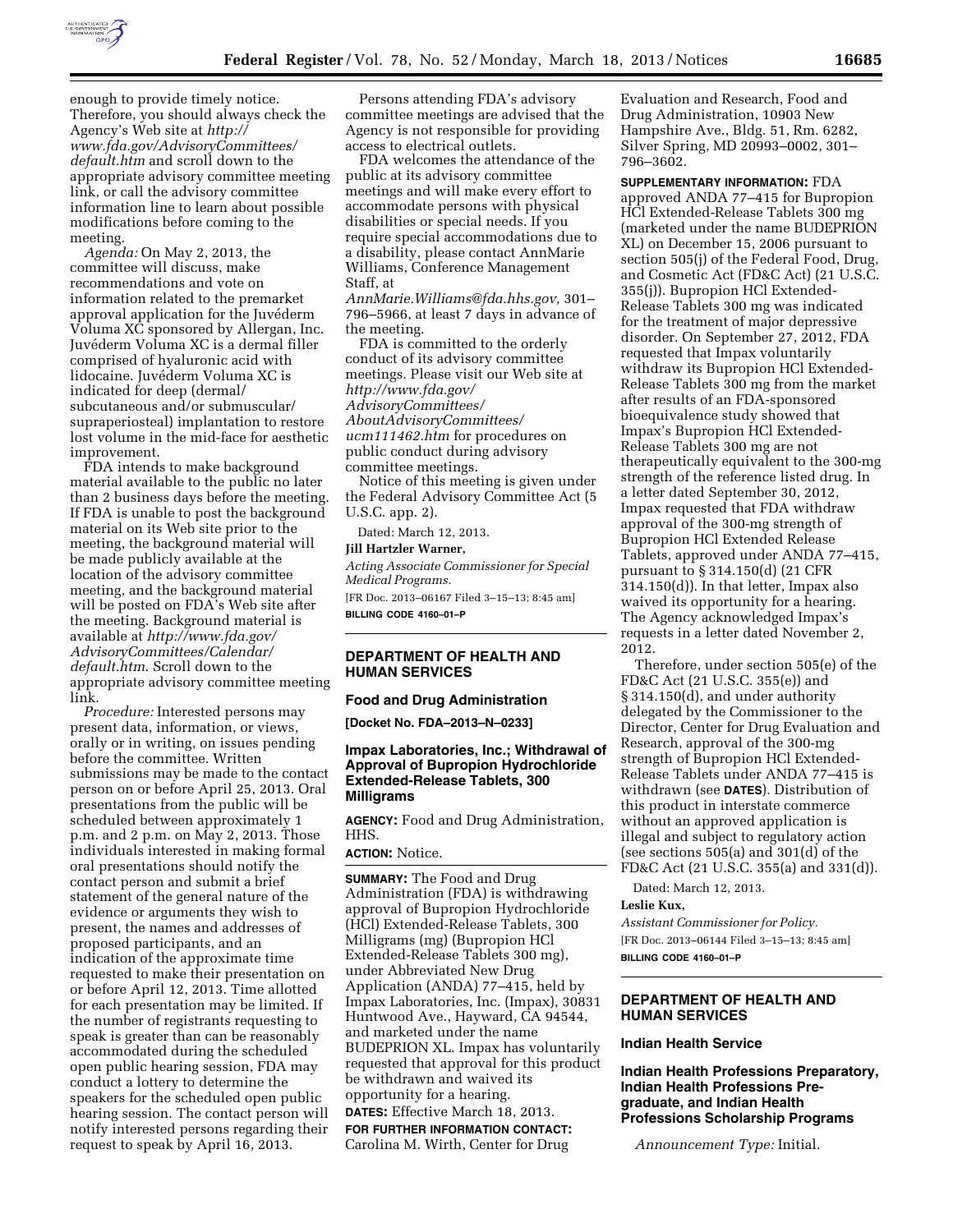*CFDA Numbers:* 93.971, 93.123, and 93.972.

### **Key Dates**

*Application Deadline:* April 14, 2013, for continuing students.

*Application Deadline:* April 14, 2013, for new students.

*Application Review:* May 13–24, 2013. *Continuation Award Notification* 

*Deadline:* June 7, 2013.

*New Award Notification Deadline:*  July 5, 2013.

*Award Start Date:* August 1, 2013. *Acceptance/Decline of Awards* 

*Deadline:* August 16, 2013.

# **I. Funding Opportunity Description**

The Indian Health Service (IHS) is committed to encouraging American Indians and Alaska Natives to enter the health professions and to assuring the availability of Indian health professionals to serve Indians. The IHS is committed to the recruitment of students for the following programs:

• The Indian Health Professions Preparatory Scholarship authorized by Section 103 of the Indian Health Care Improvement Act, Public Law 94–437 (1976), as amended (IHCIA), codified at 25 U.S.C. 1613(b)(1).

• The Indian Health Professions Pregraduate Scholarship authorized by Section 103 of the IHCIA, codified at 25 U.S.C. 1613(b)(2).

• The Indian Health Professions Scholarship authorized by Section 104 of the IHCIA, codified at 25 U.S.C. 1613a.

Full-time and part-time scholarships will be funded for each of the three scholarship programs.

The scholarship award selections and funding are subject to availability of funds appropriated for the Scholarship Program.

### **II. Award Information**

*Type of Award* 

Scholarship.

# *Estimated Funds Available*

An estimated \$14.0 million will be available for Fiscal Year (FY) 2013 awards. The IHS Scholarship Program (IHSSP) anticipates, but cannot guarantee, due to possible funding changes, student scholarship selections from any or all of the following disciplines in the 103 and 104 Programs for the Scholarship Period 2013–2014. Due to the rising cost of education and the decreasing number of scholars who can be funded by the IHSSP, the IHSSP has changed the funding policy for Preparatory and Pre-graduate scholarship awards and reallocated a greater percentage of its funding in an

effort to increase the number of Health Professions scholarships, and inherently the number of service obligated scholars, to better meet the health care needs of the IHS and its Tribal and Urban Indian health care system partners.

### *Anticipated Number of Awards*

Approximately 60 awards will be made under the Health Professions Preparatory and Pre-graduate Scholarship Programs for Indians. The awards are for ten months in duration, with an additional two months for approved summer school requests, and will cover both tuition and fees and Other Related Costs (ORC). The average award to a full-time student is approximately \$33,486.03. An estimated 300 awards will be made under the Indian Health Professions Scholarship Program. The awards are for 12 months in duration and will cover both tuition and fees and ORC. The average award to a full-time student is approximately \$41,196.77. In FY 2013, an estimated \$12,500,000 is available for Health Professions awards, and an estimated \$1,500,000 is available for Preparatory and Pre-graduate awards.

#### *Project Period*

The project period for the IHS Health Professions Preparatory Scholarship support, tuition, fees and ORC is limited to two years for full-time students and the part-time equivalent of two years, not to exceed four years for part-time students. The project period for the Health Professions Pre-graduate Scholarship support, tuition, fees and ORC is limited to four years for full-time students and the part-time equivalent of four years, not to exceed eight years for part-time students. The IHS Indian Health Professions Scholarship provides support for tuition, fees, and ORC and is limited to four years for full-time students and the part-time equivalent of four years, not to exceed eight years for part-time students.

### **III. Eligibility Information**

This is a limited competition announcement. New and Continuation scholarship awards are limited to ''Indians'' as defined at 25 U.S.C. Section 1603 (13). Continuation awards are non-competitive.

### *1. Eligibility*

The Health Professions Preparatory Scholarship awards are made to American Indians (Federally recognized Tribal members, first and second degree descendants of Federally recognized Tribal members, State recognized Tribal members and first and second degree

descendants of State recognized Tribal members), or Eskimo, Aleut and other Alaska Natives who:

• Have successfully completed high school education or high school equivalency; and

• Have been accepted for enrollment in a compensatory, pre-professional general education course or curriculum.

The Health Pre-graduate Scholarship awards are made to American Indians (Federally recognized Tribal members, first and second degree descendants of Tribal members, and State recognized Tribal members, first and second degree descendants of State recognized Tribal members), or Eskimo, Aleut and other Alaska Natives who:

• Have successfully completed high school education or high school equivalency; and

• Have been accepted for enrollment or are enrolled in an accredited pregraduate program leading to a baccalaureate degree in pre-medicine, pre-dentistry, pre-optometry or prepodiatry.

The Indian Health Professions Scholarship may be awarded only to an individual who is a member of a Federally recognized Indian Tribe, Eskimo, Aleut or other Alaska Native as provided by Section 1603 (13) and Section 1603 (14) of the IHCIA. Membership in a Tribe recognized only by a state does not meet this statutory requirement for the Indian Health Professions Scholarship. To receive an Indian Health Professions Scholarship, an otherwise eligible individual must be enrolled in an appropriately accredited school and pursuing a course of study in a health profession as defined by Section 1603 (10) of the IHCIA.

### *2. Cost Sharing/Matching*

The Scholarship Program does not require matching funds or cost sharing to participate in the competitive award process.

# *3. Benefits From State, Local, Tribal and Other Federal Sources*

Awardees of the Health Professions Preparatory, Health Professions Pre-Graduate scholarship Health Professions scholarship, who accept outside funding from other scholarship, grant and fee waiver programs, will have these monies applied to their student account tuition and fees charges at the college or university they are attending, before the IHS Scholarship Program will pay any of the remaining balance. These outside funding sources must be reported on the student's invoicing documents submitted by the college or university they are attending. Student loans and Veterans Administration (VA)/GI Bill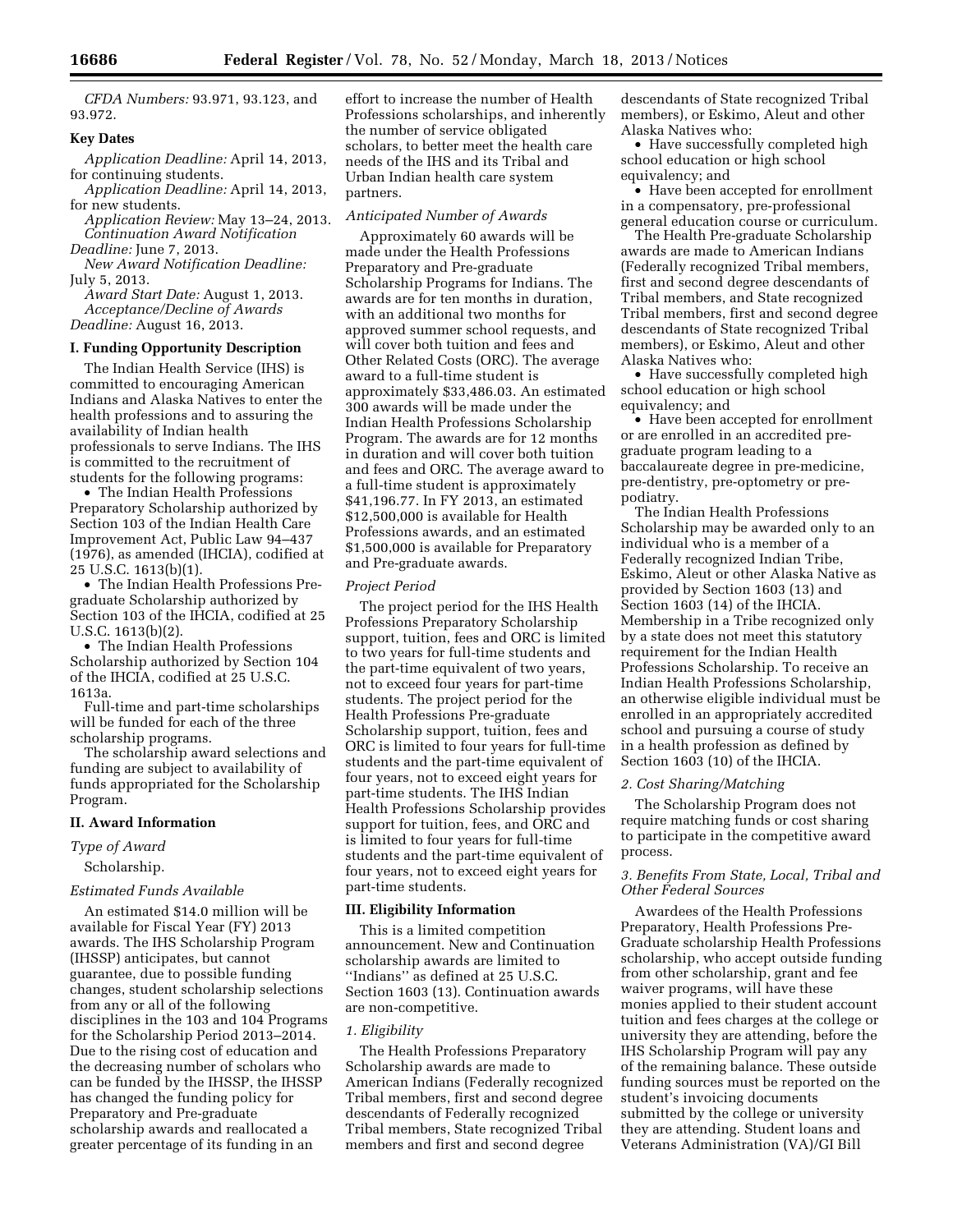Benefits accepted by Health Professions scholarship recipients will have no effect on the IHSSP payment made to their college or university. **IV. Application Submission Information**  *1. Address To Request Application Package*  The IHS 856 Scholarship Application (Scantron purple bubble form) forms will no longer be available for use beginning in the AY 2013–2014 application cycle. Applicants must go online to *[www.ihs.gov/scholarship](http://www.ihs.gov/scholarship)* to begin the application process for an IHS scholarship. Applicants are strongly encouraged to seek consultation from their Area Scholarship Coordinator (ASC) in preparing their scholarship application for award consideration. ASC's are listed on the IHS Web site at: *[http://www.scholarship.ihs.gov/](http://www.scholarship.ihs.gov/area_coordinators.cfm)  area*\_*[coordinators.cfm](http://www.scholarship.ihs.gov/area_coordinators.cfm)*. This information is listed below. Please review the following list to identify the appropriate IHS Area Scholarship Coordinator for your State of residence.

| IHS Area Office and States/locality served                                                                                                                                                                                                                                                                                                     | Scholarship coordinator address                                                                                                                                                                                                        |
|------------------------------------------------------------------------------------------------------------------------------------------------------------------------------------------------------------------------------------------------------------------------------------------------------------------------------------------------|----------------------------------------------------------------------------------------------------------------------------------------------------------------------------------------------------------------------------------------|
| Aberdeen Area IHS:                                                                                                                                                                                                                                                                                                                             | Ms. Kim Annis, IHS Area Scholarship Coordinator, Aberdeen Area IHS,                                                                                                                                                                    |
|                                                                                                                                                                                                                                                                                                                                                | 115 4th Avenue SE., Aberdeen, SD 57401, Tele: (605) 226-7466.                                                                                                                                                                          |
| Alaska Native Tribal Health Consortium:<br>Alaska …………………………………………………………………………………                                                                                                                                                                                                                                                              | Ms. Courtney Bridges, IHS Area Scholarship Coordinator, 4000 Am-<br>bassador Drive, Anchorage, AK 99508, Tele: (907) 729-1917, 1-<br>800-684-8361 (toll free).                                                                         |
| Albuquerque Area IHS:                                                                                                                                                                                                                                                                                                                          | Ms. Cora Boone, Colorado IHS Area Scholarship Coordinator, Albu-<br>querque Area IHS, 5300 Homestead Road, NE., Albuquerque, NM<br>87110.                                                                                              |
| Bemidji Area IHS:<br>Illinois, Indiana, Michigan, Minnesota, Wisconsin                                                                                                                                                                                                                                                                         | Mr. Tony Buckanaga, IHS Area Scholarship Coordinator, Bemidji Area<br>IHS, 522 Minnesota Avenue NW., Room 209, Bemidji, MN 56601,<br>Tele: (218) 444-0486, 1-800-892-3079 (toll free).                                                 |
| Billings Area IHS:                                                                                                                                                                                                                                                                                                                             | Mr. Delon Rock Above, Alternate: Ms. Bernice Hugs, IHS Area Schol-<br>arship Coordinator, Billings Area IHS, Area Personnel Office, P.O.<br>Box 36600, 2900 4th Avenue, North, Suite 400, Billings, MT 59103,<br>Tele: (406) 247-7215. |
| California Area IHS:                                                                                                                                                                                                                                                                                                                           | Ms. Mona Celli, IHS Area Scholarship Coordinator, California Area<br>IHS, 650 Capitol Mall, Suite 7-100, Sacramento, CA 95814, Tele:<br>$(505)$ 248-4418.                                                                              |
| Nashville Area IHS:<br>Alabama, Arkansas, Connecticut, Delaware, Florida, Georgia, Ken-<br>tucky, Louisiana, Maine, Maryland, Massachusetts, Mississippi,<br>District of Columbia, New Hampshire, New Jersey, New York,<br>North Carolina, Ohio, Pennsylvania, Rhode Island, South Caro-<br>lina, Tennessee, Vermont, Virginia, West Virginia. | Ms. Marla Jones, IHS Area Scholarship Coordinator, Nashville Area<br>IHS, 711 Stewarts Ferry Pike, Nashville, TN 37214, Tele: (615) 467-<br>1576, Fax: (615) 467-1569.                                                                 |
| Navajo Area IHS:                                                                                                                                                                                                                                                                                                                               | Ms. Aletha John, IHS Area Scholarship Coordinator, Navajo Area IHS,<br>P.O. Box 9020, Window Rock, AZ 86515, Tele: (928) 871-1360.                                                                                                     |
| Oklahoma City Area IHS:                                                                                                                                                                                                                                                                                                                        | Mr. Keith Bohanan, IHS Area Scholarship Coordinator, Oklahoma City<br>Area IHS, 701 Market Drive, Oklahoma City, OK 73114, Tele: (405)<br>951-3789, 1-800-722-3357 (toll free).                                                        |
| Phoenix Area IHS:                                                                                                                                                                                                                                                                                                                              | Ms. Trudy Begay, IHS Area Scholarship Coordinator, Phoenix Area<br>IHS, Suite 510, 40 North Central Avenue, Phoenix, AZ 85004, Tele:<br>(602) 364-5256.                                                                                |
| Portland Area IHS:                                                                                                                                                                                                                                                                                                                             | Mr. Wayne Teeias, IHS Area Scholarship Coordinator, Portland Area<br>IHS, 1414 NW Northrup Street, Suite 800, Portland, OR 97209, Tele:<br>$(503)$ 414-5546.                                                                           |
| Tucson Area IHS:                                                                                                                                                                                                                                                                                                                               |                                                                                                                                                                                                                                        |

# *2. Content and Form Submission*

Each applicant will be responsible for creating an online account and completing the electronic version of the IHS–856 Scholarship Application form which will register the applicant into the IHS Scholarship Program database. The applicant is instructed, online, to print three copies of this electronic IHS–

856 Application form, one for their records and two which must be signed, dated and submitted by mail with two sets of the required supporting documents, one original signature set and one copy set, in accordance with the IHS Scholarship Program Application Handbook instructions, to the: IHS Scholarship Program Branch

Office, 801 Thompson Avenue, TMP 450A, Rockville, MD 20852. Only electronically completed and signed IHS–856 scholarship application forms mailed with their supporting documents are being accepted for the AY 2013– 2014 scholarship cycle. For more information on how to access the electronic scholarship application form,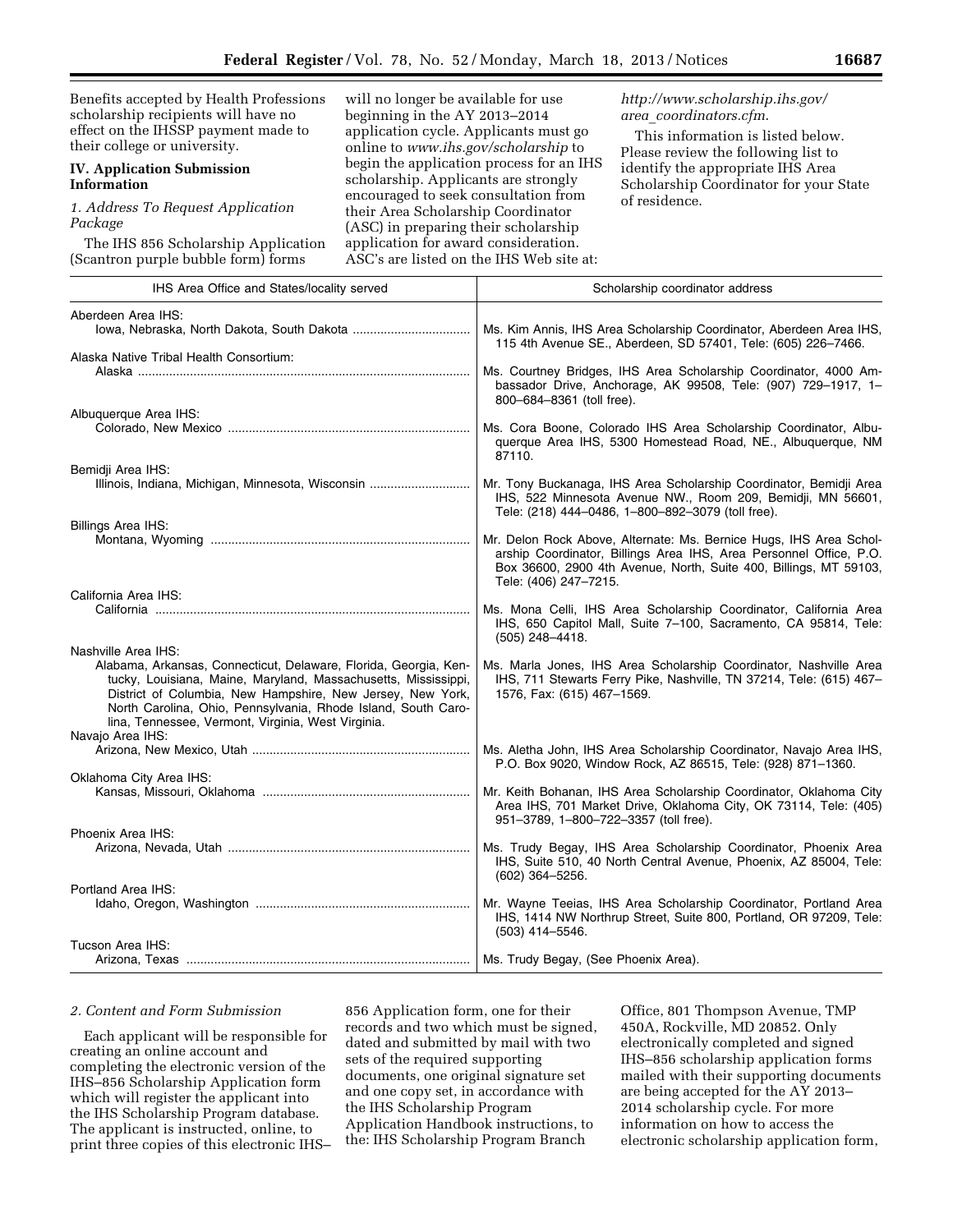go to *[www.ihs.gov/scholarship.](http://www.ihs.gov/scholarship)* The online portal will be open on February 10, 2013. The application will be considered complete if the following documents (original and one copy) are included:

• Completed and signed online application Checklist.

• Original completed, printed, and signed IHS–856 online application form for new or continuation student.

• Current Letter of Acceptance from College/University or Proof of Application to a College/University or Health Professions Program.

• One set of Official transcripts for all colleges/universities attended (or high school transcripts or Certificate of Completion of Home School Program or General Education Diploma (G.E.D). for applicants who have not taken college courses).

• Cumulative Grade Point Average (GPA): Calculated by the applicant.

• Applicant's Documents for Indian Eligibility.

A. If you are a member of a Federally recognized Tribe or Alaska Native (recognized by the Secretary of the Interior), provide evidence of membership such as:

(1) Certification of Tribal enrollment by the Secretary of the Interior, acting through the Bureau of Indian Affairs (BIA) Certification: Form 4432-Category A or D, whichever is applicable); or

(2) In the absence of BIA certification, documentation that you meet requirements of Tribal membership as prescribed by the charter, articles of incorporation or other legal instrument of the Tribe and have been officially designated as a Tribal member as evidenced by an accompanying document signed by an authorized Tribal official, i.e., Tribal enrollment card showing enrollment number; or

(3) Other evidence of Tribal membership satisfactory to the Secretary of the Interior.

**Note:** If you meet the criteria for Category A you are eligible for the Preparatory, Pregraduate or Health Professions Scholarship. If you only meet the criteria for Category B or C, you are eligible only the Preparatory or Pre-graduate Scholarships.

B. For Section 103 Scholarships Only: If you are a member of a Tribe terminated since 1940 or a State recognized Tribe and first or second degree descendant, provide official documentation that you meet the requirements of Tribal membership as prescribed by the charter, articles of incorporation or other legal instrument of the Tribe and have been officially designated as a Tribal member as evidenced by an accompanying

document signed by an authorized Tribal official; or other evidence, satisfactory to the Secretary of the Interior, that you are a member of the Tribe. In addition, if the terminated or state recognized Tribe of which you are a member is not on a list of such Tribes published by the Secretary of the Interior in the **Federal Register**, you must submit an official signed document that the Tribe has been terminated since 1940 or is recognized by the state in which the Tribe is located in accordance with the law of that state.

C. For Section 103 Scholarships, only: If you are not a Tribal member, but are a natural child or grandchild of a Tribal member you must submit: (1) evidence of that fact, e.g., your birth certificate and/or your parent's/grandparent's birth/death certificate showing the name of the Tribal member; and (2) evidence of your parent's or grandparent's Tribal membership in accordance with paragraphs A and B. The relationship to the Tribal member must be clearly documented. Failure to submit the required documentation will result in the application not being accepted for review.

• Two Faculty/Employer Evaluations with original signature.

• Reasons for Requesting the Scholarship.

• Delinquent Debt Form.

• Course Curriculum Verification with original signature.

• Curriculum for Major.

### *3. Submission Dates*

*Continuation Application Receipt Date:* The online Continuation Application submission deadline for *Continuation* applicants is Thursday, March 28, 2013. The hard copy Student Data Sheet form will no longer be mailed to Continuation applicants beginning in AY 2013–2014. All form are available electronically. Required application support documents must be submitted by Thursday, March 28, 2013.

*New Application Receipt Date:* New applicants must print two copies of their application form, sign them, and submit these with their supporting documents to be mailed by the deadline of Thursday, March 28, 2013. No supporting documents will be accepted after this date, except final Letters of Acceptance, which must be submitted no later than Friday, May 31, 2013.

Application forms and supporting documents (original and one copy) shall be considered as meeting the deadline if they are received by mail by the IHSSP Branch Office, postmarked on or before the deadline date. Applicants should request a legibly dated U.S. Postal

Service postmark or obtain a legibly dated receipt from a commercial carrier or U.S. Postal Service. Private metered postmarks will not be acceptable as proof of timely mailing and will not be considered for funding.

New and Continuation applicants may check the status of their application receipt and processing by logging into their online account at *[www.ihs.gov/](http://www.ihs.gov/scholarship) [scholarship.](http://www.ihs.gov/scholarship)* Applications received, with postmarks after the announced deadline date, will not be considered for funding.

#### *4. Intergovernmental Review*

Executive Order 12372 requiring intergovernmental review is not applicable to this program.

### *5. Funding Restrictions*

No more than 5% of available funds will be used for part-time scholarships this fiscal year. Students are considered part-time if they are enrolled for a minimum of six hours of instruction and are not considered in full-time status by their college/university. Documentation must be received from part-time applicants that their school and course curriculum allows less than full-time status. Both part-time and fulltime scholarship awards will be made in accordance with 42 CFR subpart J, Subdivisions J–3, J–4, and J–8 and this information will be published in all IHSSP Application and Student Handbooks as they pertain to the IHSSP.

#### *6. Other Submissions Requirements*

New and Continuation applicants are responsible for using the online application system. See section 3. Submission Dates for application deadlines.

# **V. Application Review Information**

#### *1. Criteria*

Applications will be reviewed and scored with the following criteria.

• Academic Performance (40 points) Applicants are rated according to their academic performance as evidenced by transcripts and faculty evaluations. In cases where a particular applicant's school has a policy not to rank students academically, faculty members are asked to provide a personal judgment of the applicant's achievement. Preparatory, Pre-graduate and Health Professions applicants with a cumulative GPA below 2.0 are not eligible for award.

• Faculty/Employer Recommendations (30 points)

Applicants are rated according to evaluations by faculty members, current and/or former employers and Tribal officials regarding the applicant's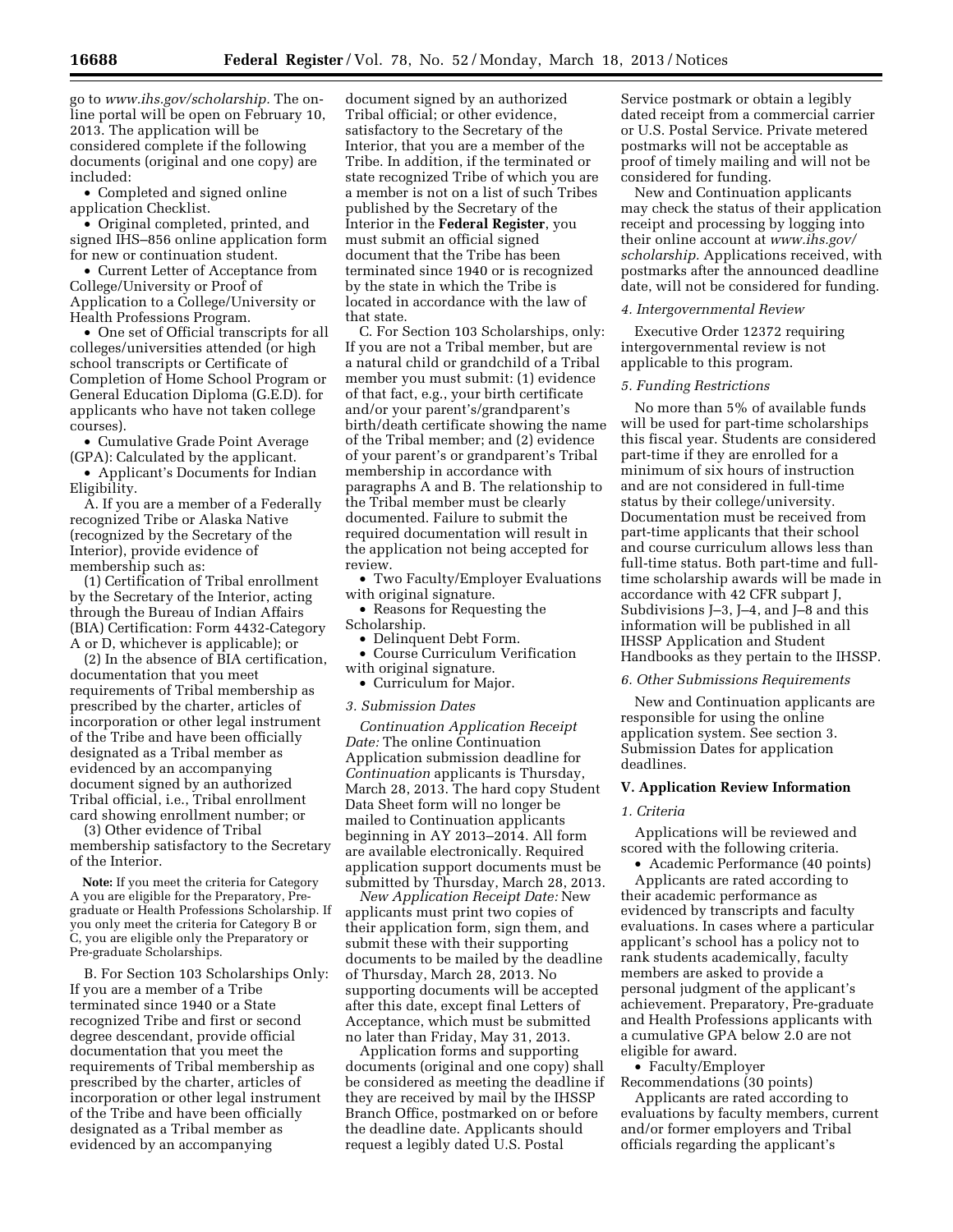potential in the chosen health related professions.

• Stated Reasons for Asking for the Scholarship and Stated Career Goals Related to the Needs of the IHS (30 points)

Applicants must provide a brief written explanation of reasons for asking for the scholarship and of their career goals. Applicants are considered for scholarship awards based on their desired career goals and how these goals relate to current Indian health personnel needs.

The applicant's narrative will be judged on how well it is written and its content.

Applications for each health career category are reviewed and ranked separately.

• Applicants who are closest to graduation or completion of training are awarded first. For example, senior and junior applicants under the Health Professions Pre-graduate Scholarship receive funding before freshmen and sophomores.

• Priority Categories

The following is a list of health professions that will be considered for funding in each scholarship program in FY 2013.

 $\circ$ Indian Health Professions Preparatory Scholarships

A. Pre-Clinical Psychology (Jr. and Sr. undergraduate years only).

B. Pre-Nursing.

C. Pre-Pharmacy.

D. Pre-Social Work (Jr. and Sr.

preparing for an MS in social work). ÆIndian Health Professions Pre-

graduate Scholarships

A. Pre-Dentistry.

B. Pre-Medicine.

- C. Pre-Optometry.
- D. Pre-Podiatry.

 $\circ$  Indian Health Professionals

Scholarship

A. Bio Medical Engineering—BS. (Jr. and Sr. undergraduate years only).

B. Bio Medical Technology—AAS. C. Chemical Dependency

Counseling—Master's Degrees.

D. Clinical Psychology—Ph.D. or Psy.D.

E. Dentistry: DDS or DMD degrees

F. Diagnostic Radiology Technology: Associates and B.S.

G. Environmental Health/Sanitarian: B.S. (Jr. and Sr. undergraduate years

only).

H. Health Records Administration: R.H.I.T. (A.A.S.) and R.H.I.A (B.S.).

I. Medical Technology: B.S. (Jr. and Sr. undergraduate years only).

J. Medicine: Allopathic and Osteopathic.

K. Nurse: Associate and Bachelor Degrees and advanced degrees in

Psychiatry, Geriatric, Women's Health, Pediatric Nursing, Midwifery, Nurse Anesthetist, and Nurse Practitioner. (Priority consideration will be given to Registered Nurses employed by the IHS; in a program conducted under a contract or compact entered into under the Indian Self-Determination Act and Education Assistance Act (Pub. L. 93– 638) and its amendments; or in a program assisted under Title V of the IHCIA).

L. Optometry: O.D.

M. Pharmacy: Pharm.D.

N. Physician Assistant: PA–C.

O. Physical Therapy: M.S. and D.P.T.

P. Podiatry: D.P.M.

Q. Public Health Nutritionist: M.S.

R. Respiratory Therapy: B.S. Degree.

S. Social Work: Masters Level only

(Direct Practice and Clinical concentrations).

T. Ultrasonography (Prerequisite: Diagnostic Radiology Technology degree/certificate).

### *2. Review and Selection Process*

The applications will be reviewed and scored by the IHS Scholarship Program's Application Review Committee appointed by the IHS. Each reviewer will not be allowed to review an application from his/her Area or his/ her own Tribe. Each application will be reviewed by three reviewers. The average score of the three reviews provides the final Ranking Score for each applicant. To determine the ranking of each applicant, these scores are sorted from the highest to the lowest within each scholarship health discipline by date of graduation and score. If several students have the same date of graduation and score within the same discipline, computer ranking list will randomly sort and will not be sorted by alphabetical name. Selections are then made from the top of each ranking list to the extent that funds allocated by the IHS among the three scholarships are available for obligation.

### **VI. Award Administration Information**

### *1. Award Notices*

It is anticipated that continuing applicants will be notified in writing during the first week of June 2013 and new applicants will be notified in writing during the first week of July 2013. An Award Letter will be issued to successful applicants. Unsuccessful applicants will be notified in writing, which will include a brief explanation of the reason(s) the application was not successful and provide the name of the IHS official to contact if more information is desired.

# *2. Administrative and National Policy Requirements*

Regulations at 42 CFR part 136.304 provide that the IHS shall, from time to time, publish a list of health professions eligible for consideration for the award of IHS Indian Health Professions Preparatory and Pre-graduate Scholarships and IHS Health Professions Scholarship. Section 104(b)(1) of the IHCIA, as amended by the Indian Health Care Amendment of 1988, Public Law 100–713, authorizes the IHS to determine specific health professions for which Indian Health Scholarships will be awarded.

Awards for the Indian Health Professions Scholarships will be made in accordance 42 CFR 136.330–136.334. Awardees shall incur a service obligation prescribed under the IHCIA, Section 1613a(b), which shall be met by service, through clinical practice:

(1) In the IHS;

(2) In a program conducted under a contract or compact entered into under the Indian Self-Determination Act and Education Assistance Act (Pub. L. 93– 638) and its amendments;

(3) In a program assisted under Title V of the Indian Health Care Improvement Act (Pub. L. 94–437) and its amendments; or

(4) In a private practice option of his or her profession if the practice (a) is situated in a health professional shortage area, designated in regulations promulgated by the Secretary of Health and Human Services (Secretary) and (b) addresses the health care needs of a substantial number (75% of the total served) of Indians as determined by the Secretary in accordance with guidelines of the Service.

Pursuant to the IHCIA Section1613a(b)(3)(C), an awardee of an IHS Health Professions Scholarship may, at the election of the awardee, meet his/her service obligation prescribed under IHCIA Section 1613a(b) by a program specified in options (1)–(4) above that:

(i) Is located on the reservation of the Tribe in which the awardee is enrolled; or

(ii) Serves the Tribe in which the awardee is enrolled, if there is an open vacancy available in the discipline for which the awardee was funded under the IHS Health Professions Scholarship during the required 90-day placement period.

In summary, all awardees of the Indian Health Professions Scholarship are reminded that acceptance of this scholarship will result in a service obligation required by both statutes and contract, which must be performed at an